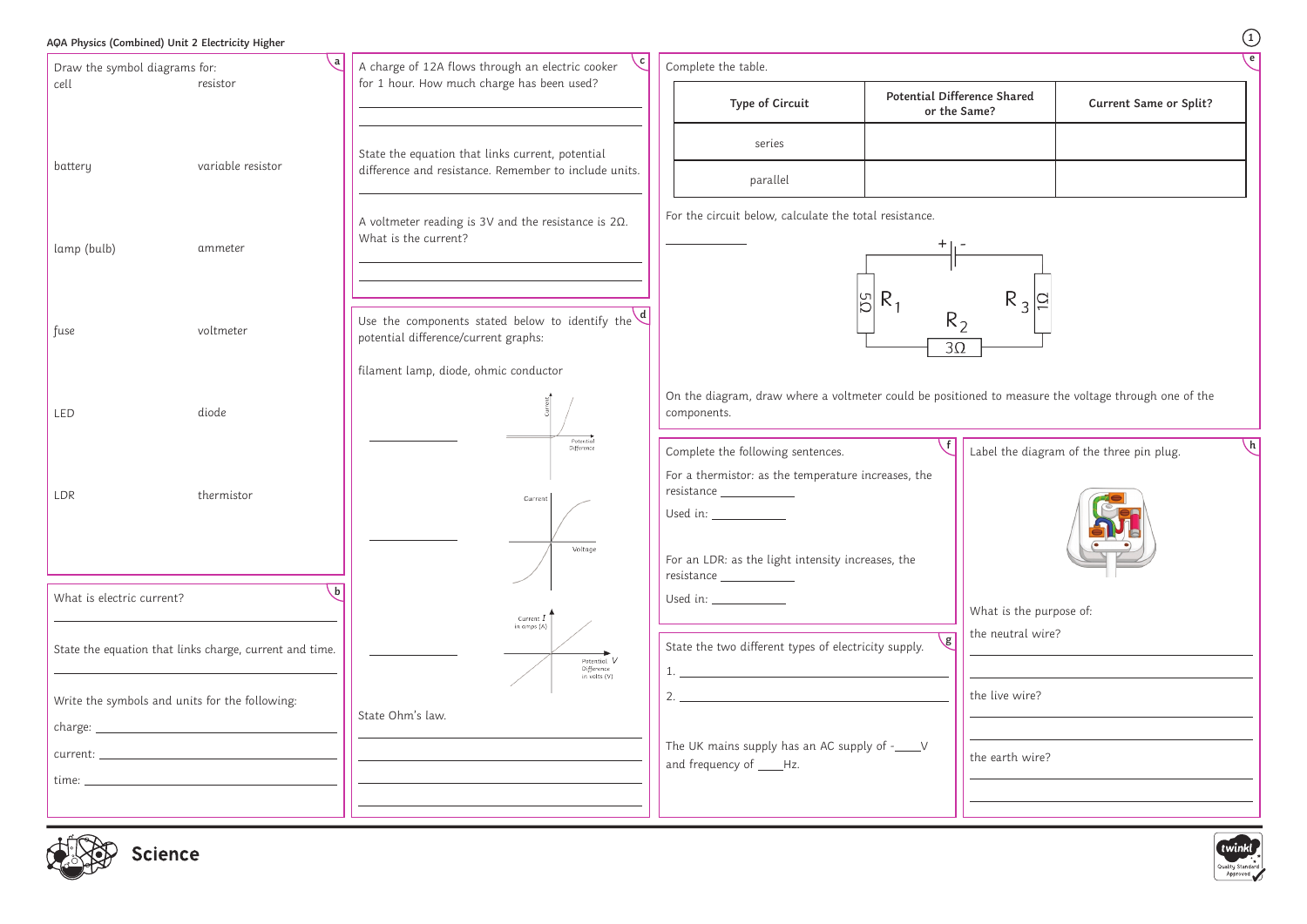## **AQA Physics (Combined) Unit 2 Electricity Higher**

**2**

| Complete the energy transfers for the following $\begin{pmatrix} a \\ b \end{pmatrix}$<br>electrical appliances. | $\mathcal{A}$<br>Explain how a fuse works.                                                         | Label the national grid diagram.                                                                                                                                                                                                                                                                                                                                                                     |                                                                                    |  |
|------------------------------------------------------------------------------------------------------------------|----------------------------------------------------------------------------------------------------|------------------------------------------------------------------------------------------------------------------------------------------------------------------------------------------------------------------------------------------------------------------------------------------------------------------------------------------------------------------------------------------------------|------------------------------------------------------------------------------------|--|
| mains-powered kettle:                                                                                            |                                                                                                    | <b>CHILLE</b>                                                                                                                                                                                                                                                                                                                                                                                        |                                                                                    |  |
| $electrical + t$ + s                                                                                             | Calculate the current flowing through a 2kW electric                                               |                                                                                                                                                                                                                                                                                                                                                                                                      |                                                                                    |  |
| hairdryer:                                                                                                       | fire at a potential difference of 230V.                                                            |                                                                                                                                                                                                                                                                                                                                                                                                      |                                                                                    |  |
|                                                                                                                  |                                                                                                    |                                                                                                                                                                                                                                                                                                                                                                                                      |                                                                                    |  |
| toaster                                                                                                          | State the equation that links power, current and<br>potential difference.                          |                                                                                                                                                                                                                                                                                                                                                                                                      |                                                                                    |  |
| $\qquad \qquad +$                                                                                                |                                                                                                    | Give two examples of when the demand for electricity is likely to be high.<br>$1.$ $\frac{1}{2}$ $\frac{1}{2}$ $\frac{1}{2}$ $\frac{1}{2}$ $\frac{1}{2}$ $\frac{1}{2}$ $\frac{1}{2}$ $\frac{1}{2}$ $\frac{1}{2}$ $\frac{1}{2}$ $\frac{1}{2}$ $\frac{1}{2}$ $\frac{1}{2}$ $\frac{1}{2}$ $\frac{1}{2}$ $\frac{1}{2}$ $\frac{1}{2}$ $\frac{1}{2}$ $\frac{1}{2}$ $\frac{1}{2}$ $\frac{1}{2}$ $\frac{1}{$ |                                                                                    |  |
| $\mathsf{b}$<br>What is the equation linking energy transferred,                                                 | A 2.4kW kettle is connected to the mains power<br>supply (230V). Calculate the current through the | 2. $\overline{\phantom{a}}$                                                                                                                                                                                                                                                                                                                                                                          |                                                                                    |  |
| power and time?                                                                                                  | kettle.                                                                                            |                                                                                                                                                                                                                                                                                                                                                                                                      |                                                                                    |  |
| what are the units for:                                                                                          | You will need to rearrange your equation above.                                                    | Why is energy transferred at such high voltage in<br>cables?                                                                                                                                                                                                                                                                                                                                         | Describe an experiment to show how the length of<br>a wire affects its resistance. |  |
|                                                                                                                  |                                                                                                    |                                                                                                                                                                                                                                                                                                                                                                                                      |                                                                                    |  |
| energy? ___________                                                                                              |                                                                                                    |                                                                                                                                                                                                                                                                                                                                                                                                      |                                                                                    |  |
| power? ____________                                                                                              |                                                                                                    |                                                                                                                                                                                                                                                                                                                                                                                                      |                                                                                    |  |
|                                                                                                                  |                                                                                                    | Describe how the following work:                                                                                                                                                                                                                                                                                                                                                                     |                                                                                    |  |
| Most devices have a power rating. Describe the                                                                   | $\mathcal{C}$ True or false:                                                                       | step-up transformer.                                                                                                                                                                                                                                                                                                                                                                                 |                                                                                    |  |
| relationship between the power rating and the                                                                    | The current in a circuit can be altered by a<br>$\bullet$                                          |                                                                                                                                                                                                                                                                                                                                                                                                      |                                                                                    |  |
| changes in stored energy when a device is used.                                                                  | variable resistor. __________                                                                      | step-down transformer.                                                                                                                                                                                                                                                                                                                                                                               |                                                                                    |  |
|                                                                                                                  | A voltmeter is connected in parallel with a<br>component. _________                                |                                                                                                                                                                                                                                                                                                                                                                                                      |                                                                                    |  |
|                                                                                                                  | An ammeter is connected in parallel with a                                                         |                                                                                                                                                                                                                                                                                                                                                                                                      |                                                                                    |  |
|                                                                                                                  | component. _________                                                                               |                                                                                                                                                                                                                                                                                                                                                                                                      |                                                                                    |  |
|                                                                                                                  |                                                                                                    |                                                                                                                                                                                                                                                                                                                                                                                                      |                                                                                    |  |
|                                                                                                                  |                                                                                                    |                                                                                                                                                                                                                                                                                                                                                                                                      |                                                                                    |  |
|                                                                                                                  |                                                                                                    |                                                                                                                                                                                                                                                                                                                                                                                                      |                                                                                    |  |
|                                                                                                                  |                                                                                                    |                                                                                                                                                                                                                                                                                                                                                                                                      |                                                                                    |  |
|                                                                                                                  |                                                                                                    |                                                                                                                                                                                                                                                                                                                                                                                                      |                                                                                    |  |





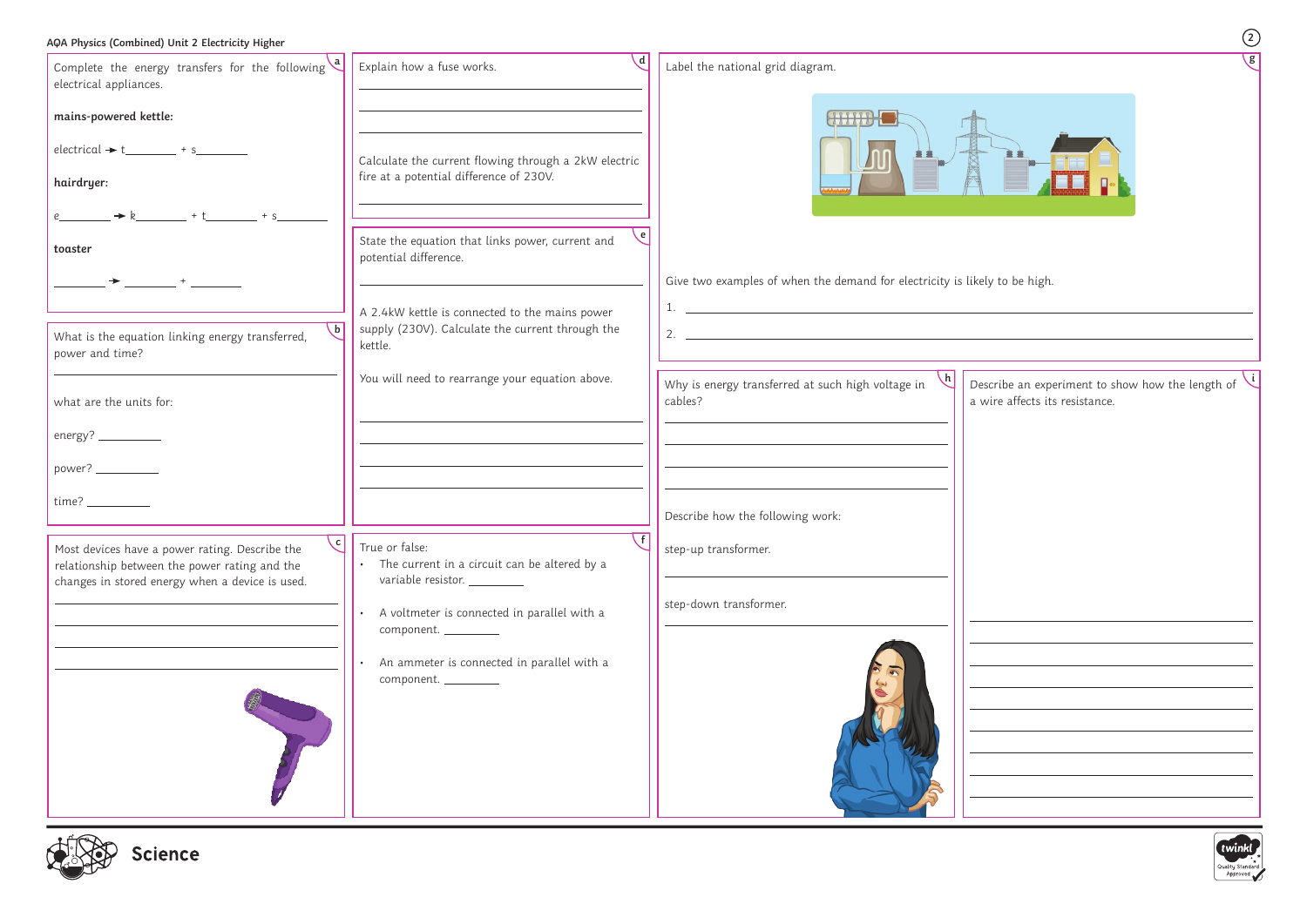